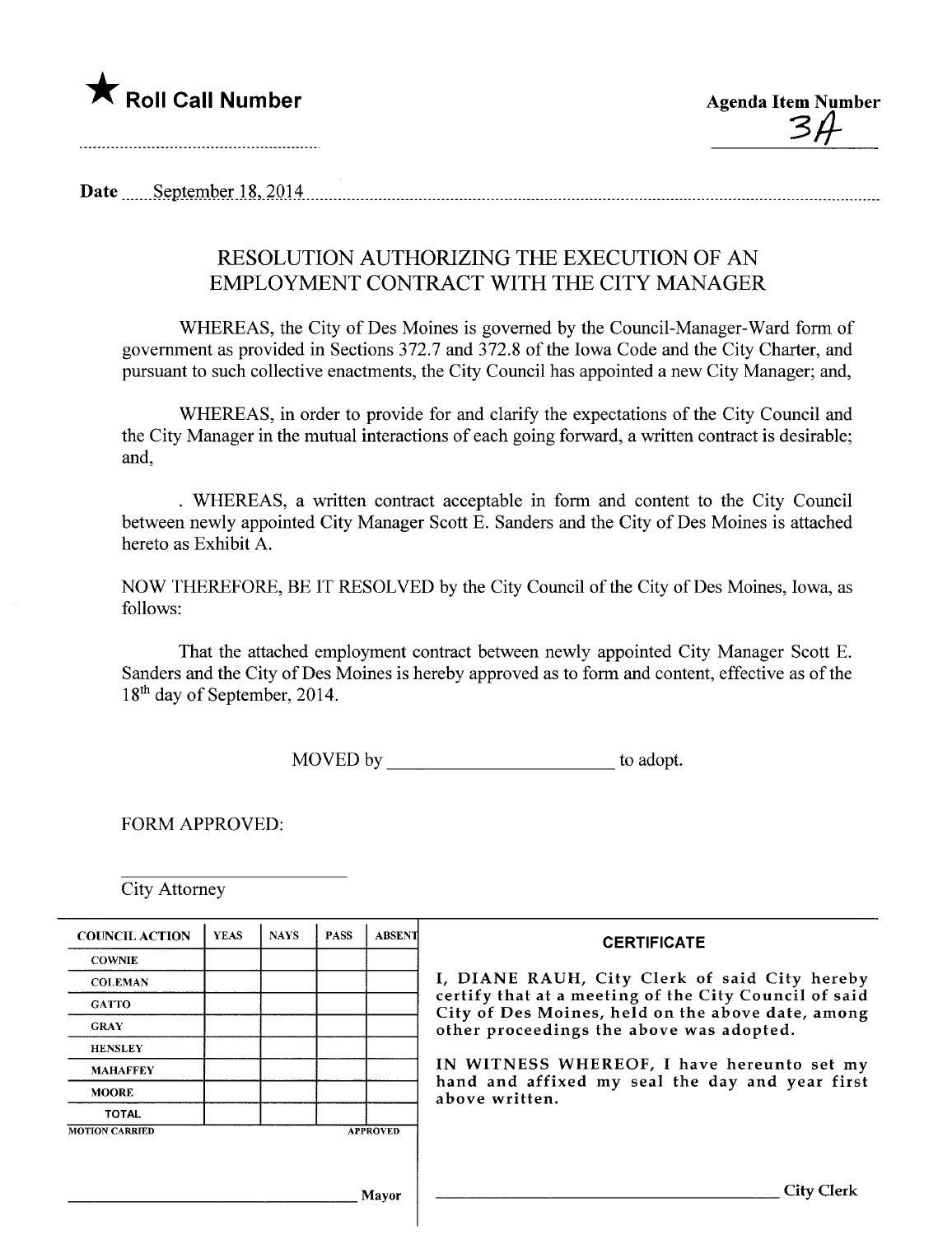Date September 18,1014 Agenda *Item* 

Roll Call  $#$ 

#### EMPLOYMENT AGREEMENT

THIS AGREEMENT, made and entered into this day of September, 2014 by and between the City of Des Moines, Iowa (hereinafter referred to as the "City") and Scott E. Sanders (hereinafter referred to as "Sanders").

#### INTRODUCTORY STATEMENT

1. It is the desire of the City to employ Sanders as City Manager, and Sanders to accept appointment as City Manager.

2. The paries wish to establish terms and conditions of employment of Sanders as City Manager for the City.

IT IS THEREFORE AGREED BY AND BETWEEN THE PARTIES AS FOLLOWS:

- 1. Appointment /Salary.
	- a. The City shall employ Sanders as City Manager effective as of September, 2014 at a salary of \$195,000.00 per year; provided, however, that after six months of satisfactory performance, Sanders shall be eligible for a salary increase of 3%, which shall be presumed unless the Council specifically determines otherwise.
	- b. Thereafter Sanders' salary shall be automatically adjusted periodically upon or following the evaluation date provided for below at a rate consistent with that provided to SPM employees, unless Council takes affirmative action at the evaluation to provide for a different amount of increase, if any. Sanders understands and agrees that any increase is always subject to Council's sole discretion as provided herein.
	- c. Sanders shall devote his entire time and work efforts to such employment. Such employment shall end upon Sanders's resignation, death or termination for any reason by the City CounciL. Nothing in this Agreement shall be deemed to prevent or limit the right of the City Council of the City to determine that Sanders shall no longer serve as City Manager, subject to the provisions of paragraph 3 of this Agreement.

2. Duties/Evaluation. As City Manager Sanders shall perform any and all duties provided by the Iowa Code and the Municipal Code of the City of Des Moines. The City Council of the City shall conduct an anual evaluation of Sanders. The evaluation shall be completed as nearly as possible by January 1 of each year of employment, following the six month performance contemplated herein.

3. Termination/Severance Pay. In the event Sanders is involuntarily terminated by the City for any reason other than his death, conviction of a felony, aggravated misdemeanor, or any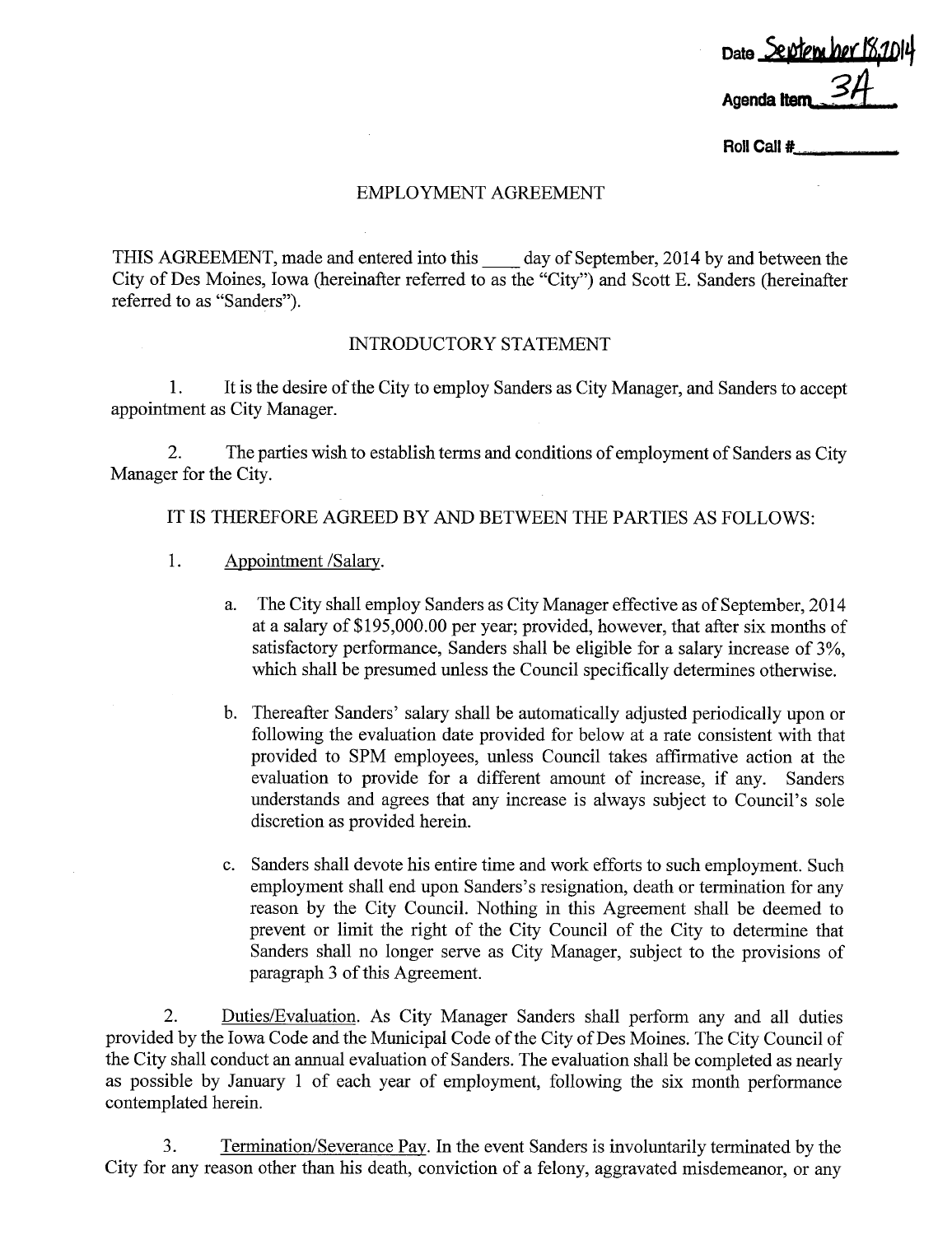public offense involving corruption, extortion, willful misconduct, moral turpitude, maladministration in office, wilful or habitual neglect, or if Sanders refuses to perform the duties of office, he shall receive severance pay in the amount of six months of salary in the first six months of his employment as City Manager; thereafter, he shall receive one year of salary as severance unless terminated for a reason identified herein. Such severance pay shall be paid to Sanders, at his election, in one lump sum within thirty (30) days of his effective date of termination.

4. Automobile Allowance. In addition to the salary set forth above, Sanders shall receive the sum of \$500 per month as an automobile allowance for the operation of his own vehicle.

## 5. Vacation and Sick Leave Benefits.

a. Sanders shall continue to receive his curent rate of accrual of sick leave. Sanders shall accrue vacation at the rate of four  $(4)$  weeks per year until the anniversary of his seventh year of employment with the City, at which point Sanders shall accrue vacation at the rate of five (5) weeks per year. Standard annual vacation accruals will thereafter be capped at five (5) weeks per year and Sanders' vacation bank balance will be subject to the same cap as all SPM employees in accordance with City policy thereafter. Upon termination or retirement from employment, Sanders will receive payment for accrued vacation and sick leave as is curently allowed for SPM personnel, subject to modifications that may be made to vacation accrual policy for SPM personnel. Sanders is encouraged to use vacation leave to the fullest extent possible given the demands and constraints of performing his duties as City Manager; provided, however, that Sanders shall not use more than two consecutive weeks of vacation except as required by state or federal law or otherwise approved by City CounciL.

b. Sanders may cash in up to one week of accrued vacation leave in calendar year 2015.

### 6. Deferred Compensation.

a. City currently matches Sanders' contribution to a deferred compensation account for Sanders at the rate of two and one half percent  $(2.5\%)$  of Sanders' annual salary.

b. City agrees that it will approve a modified deferred compensation plan for Sanders at City expense, provided that the plan complies with all applicable laws and regulations, in the additional amount of 7.5% of salary.

7. Cellular Phone Allowance. The City shall pay Sanders a cell phone allowance of one hundred dollars (\$100) per month.

## 8. Other Employee Benefits.

a. Sanders shall receive the "SPM Benefits Package", except as modified herein, including but not limited to health insurance, life insurance, flexible benefits account, and IPERS contribution.

b. For health insurance coverage, if elected by Sanders, he will contribute a